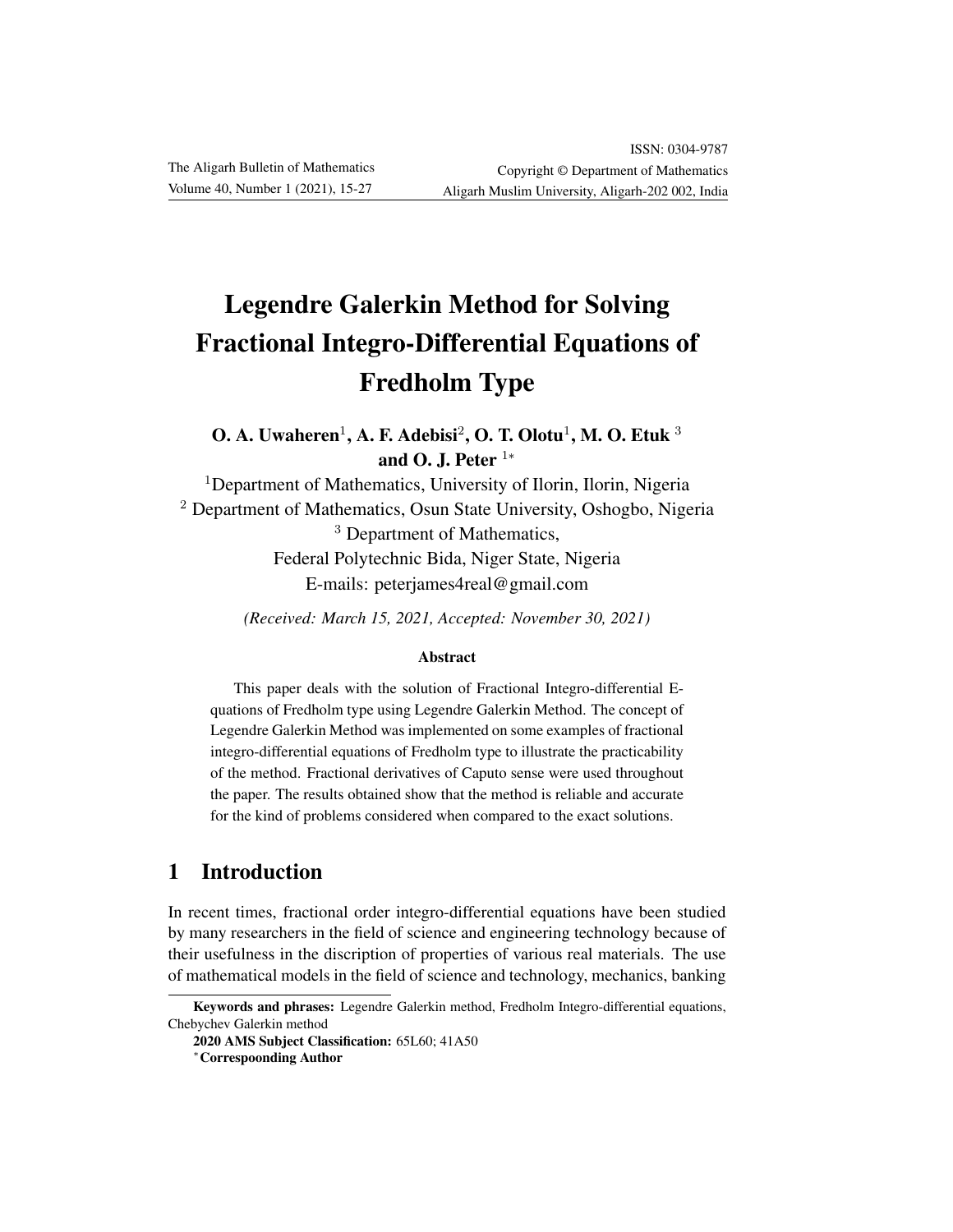and finance etc to represent the concept and idea of fractional order differential and integro-differential equations have been very helpful and useful in the area of numerical analysis [1-3]. The challenges have been that the equations arising from the modeling of such problems are difficult to solve analytically and this is largely so because most of the problems of fractional integro-differential equations do not have solutions in the closed form. So, numerical methods are required to solve them [4-5]. Many researchers have proposed and applied numerous numerical methods which includes, and not limited to, Collocation Method (CM), Variational Iteration Method (VTM), Homotopy Analysis Method (HAM), Adomian Decomposition Method (ADM), Laplace Transform Method (LTM), Iterative Decomposition Method (IDM), Successive Substitution Method (SSM), Galerkin Method (GM) to mention but a few.

According to [6], Galerkin Method which is credited to the Russian mathematician, Boris Grigoryvich Galerkin belongs to a wide class of methods called the weighted residual methods. Galerkin weighted residual method is one of the numerical methods for solving differential and integro-differential equations. It provides approximation results to problems with a high degree of accuracy. It is a method used in mathematics and especially in the field of numerical analysis to convert continuous operator problems to discrete ones which then makes it easier to be solved. The system of equations obtained using this method occur in terms of arbitrary constant coefficients which are usually solved for and substituted back into the assumed solution to get the required approximate solution. [7] used Chebychev Galerkin method to solve integro-differential equations of the second kind. The study noted that the method is an effective and powerful method for solving many kinds of such equations. [8] applied Discrete Galerkin method to fractional integro-differential equations. The work considered the generalized Jacobi polynomials as basis functions for the approximate solution of fractional integro-differential equations. The article presented some convergence analysis to approximate solutions under some general assumptions on exact solution and the method produced results which were in good agreement with the exact solution. [9] and [10] solved fractional integro-differential equations by least squares method using shifted Chebyshev polynomials as basis functions and obtained results which converge to the exact solution. [11] solved singular multi-order fractional differential equations by perturbed collocation method of Lane-Emden type. The paper presented an algorithm to transform the problems to a system of linear algebraic equations using collocation method. From the numerical results, the proposed method produced accurate estimate for the class of differential equations considered. [12] provided numerical solution of nonlinear Fredholm integral equation and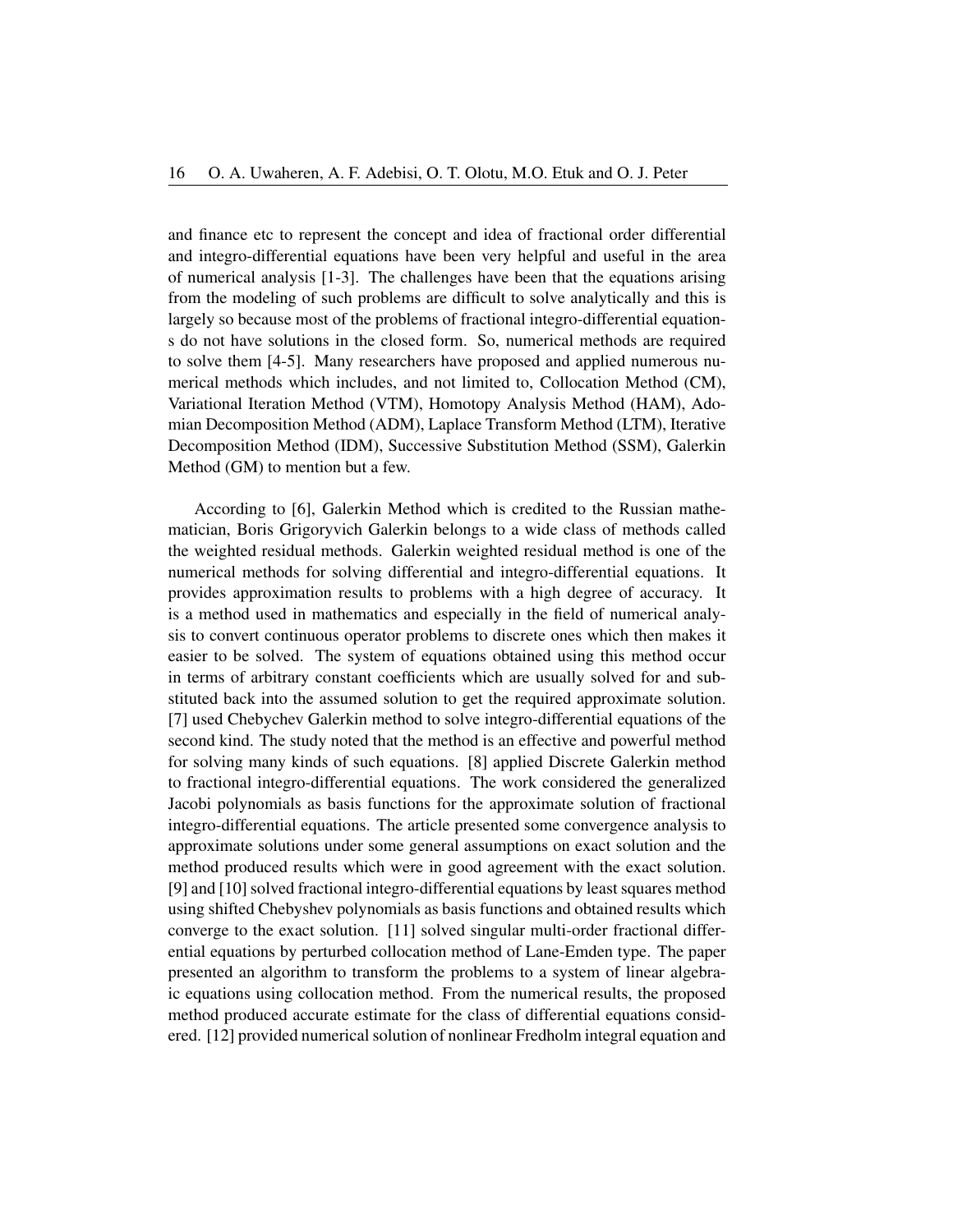Fredholm integro-differential equation of second kind using Chebyshev wavelets with satisfactory results. While [13] applied Wavelet-Galerkin method combined with Homotopy Perturbation method to solve nonlinear integro-differential equations, [14] used Psudo-spectral Legendre Galerkin method to solve nonlinear partial integro-differential equation that arise in population dynamics.

In this work, we present the Legendre Galerkin Method for solving fractional order integro-differential equations of Fredholm type. The advantage of our proposed method is that the method is able to solve both linear and nonlinear fractional integro-differential equations without first applying any method to linearize the nonlinear part of the equations.

The recurrent formula for the Legendre polynomial of degree n is given as

$$
P_{n+1}(s) = \frac{(2n+1)}{n+1} s P_n(s) - \frac{n}{n+1} P_{n-1}(s), \quad n = 2, 3, 4, \cdots,
$$
 (1.1)

with  $P_0(s) = 1$  and  $P_1(s) = s$  for  $n = 0, 1$  and for the shifted version in the interval [0,1] when we set  $s = 2t - 1$  is

$$
L_{n+1}(t) = \frac{(2n+1)(2t-1)}{n+1}L_n(t) - \frac{n}{n+1}L_{n-1}(t), \quad n = 2, 3, \cdots,
$$
 (1.2)

where  $t \in [0, 1]$  and we have few terms as

$$
L_0(t) = 1
$$
  
\n
$$
L_1(t) = (2t - 1)
$$
  
\n
$$
L_2(t) = (6t^2 - 6t + 1)
$$
  
\n
$$
L_3(t) = (20t^3 - 30t^2 + 12t - 1)
$$
  
\n
$$
L_4(t) = (70t^4 - 140t^3 + 90t^2 - 20t + 1)
$$
\n(1.3)

and the orthogonality conditions for Legendre polynomials is:

$$
\int_{-1}^{1} P_i(s) P_j(s) ds = \begin{cases} 0 & \text{for } i \neq j; \\ \frac{2}{2i+1} & \text{for } i = j. \end{cases}
$$
 (1.4)

## 2 Definition of terms

Definition 2.1. *Fractional derivative: Fractional derivative is a non-integer derivative of a function. [15], while discussing the advantages and usefulness of*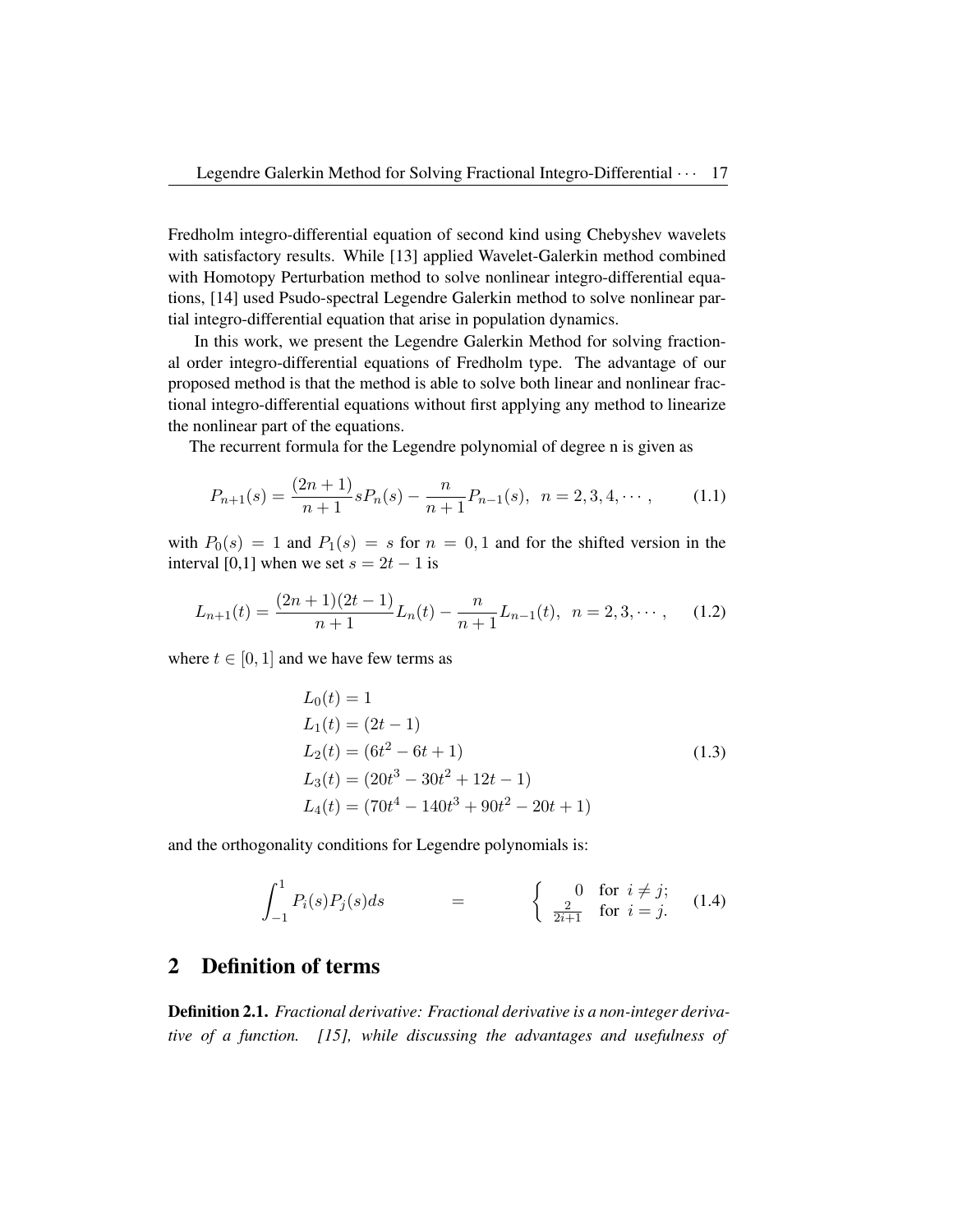*fractional derivatives said that it provides a very good instrument for the description of memory and hereditary properties of many materials and processes. [16] corroborated and said that the most important properties of any fractional derivative in applications is its non-local character and correspondingly its memory effect on materials.*

*Riemann-Liouvilles differential operator of fractional order,* α *is given as:*

$$
\left(D_a^{\alpha}f\right)(x) = \frac{1}{\Gamma(n-\alpha)}\frac{d^n}{dx^n}\int_0^x (x-t)^{n-\alpha-1}f(t)dt.
$$
 (2.1)

*The Caputo differential operator,*  $D_*^{\alpha}$  *is defined by* 

$$
\left(D_{*}^{\alpha}f\right)(x) = \frac{1}{\Gamma(n-\alpha)} \int_{0}^{x} (x-t)^{n-\alpha-1} \frac{d^{n}}{dt} f(t)dt \tag{2.2}
$$

*for*  $0 \leq x \leq 1$ *.* 

*It is noted that Caputo differential operator and the Riemann-Liouvilles integral operator are similar but the order of application of the differentiation and integration are interchanged [16].*

Definition 2.2. *Fractional integro-differential equations: A differential equation is called an integro-differential equation, Fredholm or Volterra if the unknown func-* $\chi$ *tion*  $y(x)$  appears both inside and outside of the integral sign. It is known as frac*tional integro-differential equation if the equation contains a fractional derivative*  $D^{\alpha}$ . The general form of fractional integro-differential equation is:

$$
D^{\alpha}y(x) = f(x) + \lambda \int_{l(x)}^{p(x)} K(x,t)y(t)dt
$$
\n(2.3)

*subject to the conditions:*  $k(0) = \phi_k$ , and  $k(x, t)$  is a given smooth function.

Definition 2.3. *A Fredholm fractional integro-differential equation: A fractional integro-differential equation is called a Fredholm fractional integro-differential equation if the upper and the lower limits of the equation,*  $(l(x)$  *and*  $p(x)$ *), as in (2.3), are both constants. For instance*

$$
D^{\alpha}y(x) = f(x) + \lambda \int_0^1 K(x, t)y(t)dt
$$
 (2.4)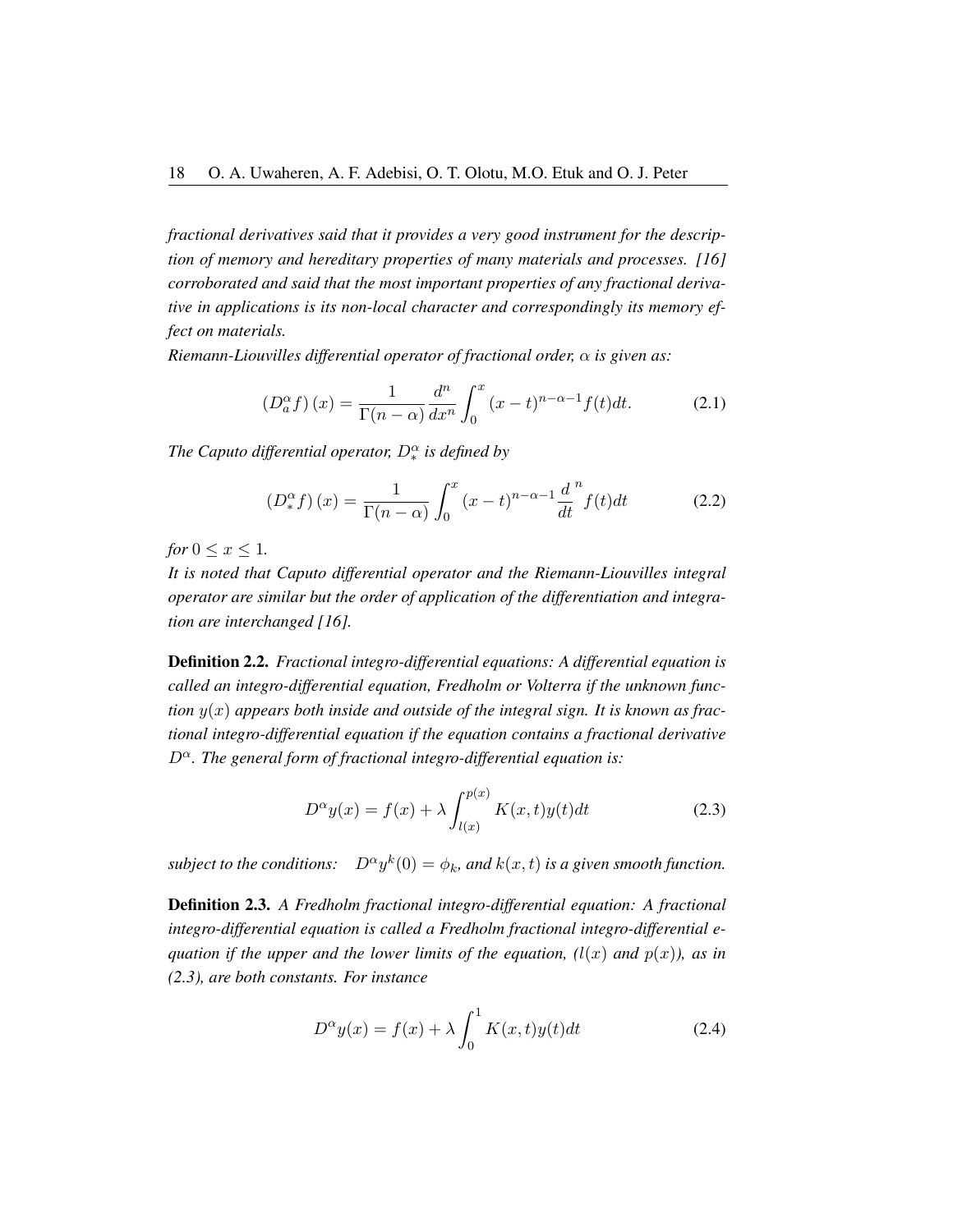*Definition 4. A Volterra fractional integro-differential equation: When the limits of such equation, as in (2.3) are not both constants but one a constant and the other a variable, then the equation is called Volterra fractional integro-differential equation.*

$$
D^{\alpha}y(x) = f(x) + \lambda \int_0^x K(x, t)y(t)dt.
$$
 (2.5)

# 3 Methodology

Consider the general class of fractional order Fredholm integro-differential equation of the form

$$
D^{\alpha}y(x) = f(x) + \lambda \int_0^1 K(x, t)y(t)dt
$$
\n(3.1)

subject to the conditions:  $y(0) = \phi_i$ 

where  $k(x, t)$  is a given smooth function,  $f(x)$  is a known function,  $\lambda$  is a real known constant parameter and  $y(x)$  is a function to be determined.

Let's assume an approximate solution whose general form

$$
y_N(x) = \sum_{j=0}^{N} a_j L_j(x)
$$
 (3.2)

where  $L_i(x)$  is the shifted Legendre polynomial as defined in (3). Substituting  $(3.2)$  into  $(3.1)$ , we have

$$
D^{\alpha}\left(\sum_{j=0}^{N} a_j L_j(x)\right) = f(t) + \lambda \int_0^1 (K(x,t) \sum_{j=0}^{N} (a_j L_j(t)) dt.
$$
 (3.3)

Equation (3.3) is re-arranged as

$$
\sum_{j=0}^{N} \left[ D^{\alpha} \left( a_j L_j(x) \right) \right] = f(t) + \lambda \int_0^1 (K(x, t) \sum_{j=0}^{N} \left( a_j L_j(t) \right) dt \tag{3.4}
$$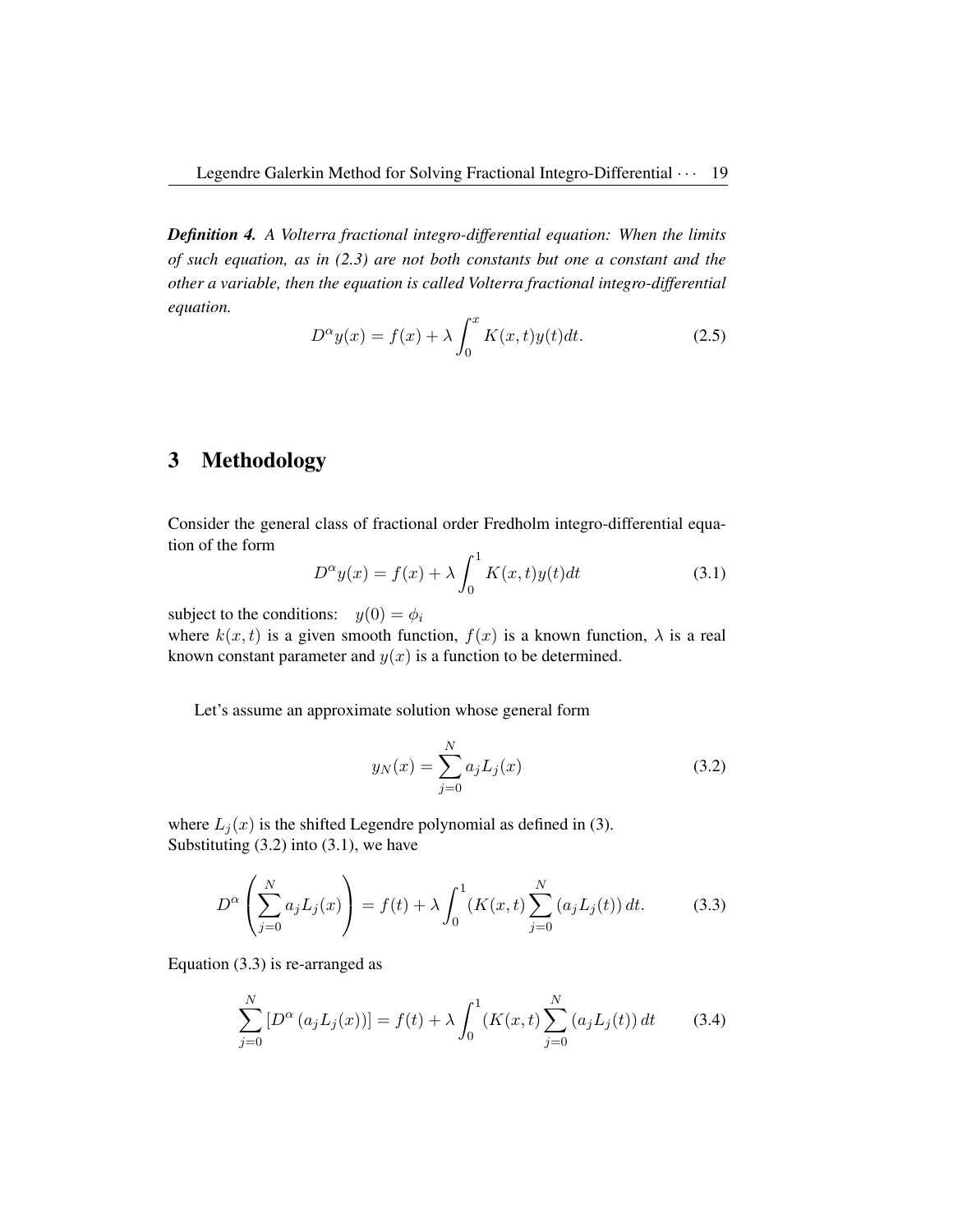The fractional operator,  $D^{\alpha}$  is applied on equation (3.4) to give

$$
\sum_{j=0}^{N} a_j \frac{\Gamma(j+1)}{\Gamma(j-\alpha+1)} x^{j-\alpha} = f(t) + \lambda \int_0^1 K(x,t) \sum_{j=0}^{N} a_j L_j(t) dt \qquad (3.5)
$$

Equation (3.5) written as

$$
\sum_{j=0}^{N} a_j \frac{\Gamma(j+1)}{\Gamma(j-\alpha+1)} x^{j-\alpha} - \lambda \int_0^1 K(x,t) \sum_{j=0}^{N} a_j L_j(t) dt = f(t)
$$
 (3.6)

To determine the constant coefficients,  $a_j$ ,  $j = 0, 1, 2..N$ , we find the inner product of both sides of (3.6) with the  $L_j(x)$   $j = 0, 1, 2..N$ 

$$
\int_0^1 \left( \sum_{j=0}^N a_j \frac{\Gamma(j+1)}{\Gamma(j-\alpha+1)} x^{j-\alpha} - \lambda \int_0^1 K(x,t) \sum_{j=0}^N a_j L_j(t) dt \right) (L_j(x)) dx =
$$

$$
\int_0^1 (f(t)) (L_j(x)) dx \quad (j = 0, 1, ...N) \quad (3.7)
$$

Equation (3.7) is collocated to give  $N + 1$  system of linear equations with  $N + 1$ number of constants for  $L_i(x)$ ,  $j = 0, 1, 2, ...N$  (which can be put in matrix form as  $Ax = b$ , if necessary). The system of equations then obtained is solved to get values for the unknown constants. The values are substituted back into equation (3.2) to get the approximate solution. It is noteworthy to mention that when the problem contains some initial conditions, we first apply those conditions before implementing the Galerkin procedure to obtain the remaining number of required equations.

### 4 Numerical Examples

Here, we apply the proposed method to some examples to demonstrate the practicability and accuracy of the method

Example 4.1. *Consider the fractional order integro-differential equation*

$$
D^{\frac{5}{6}}y(x) = f(x) + \int_0^1 y(t)dt
$$
\n(4.1)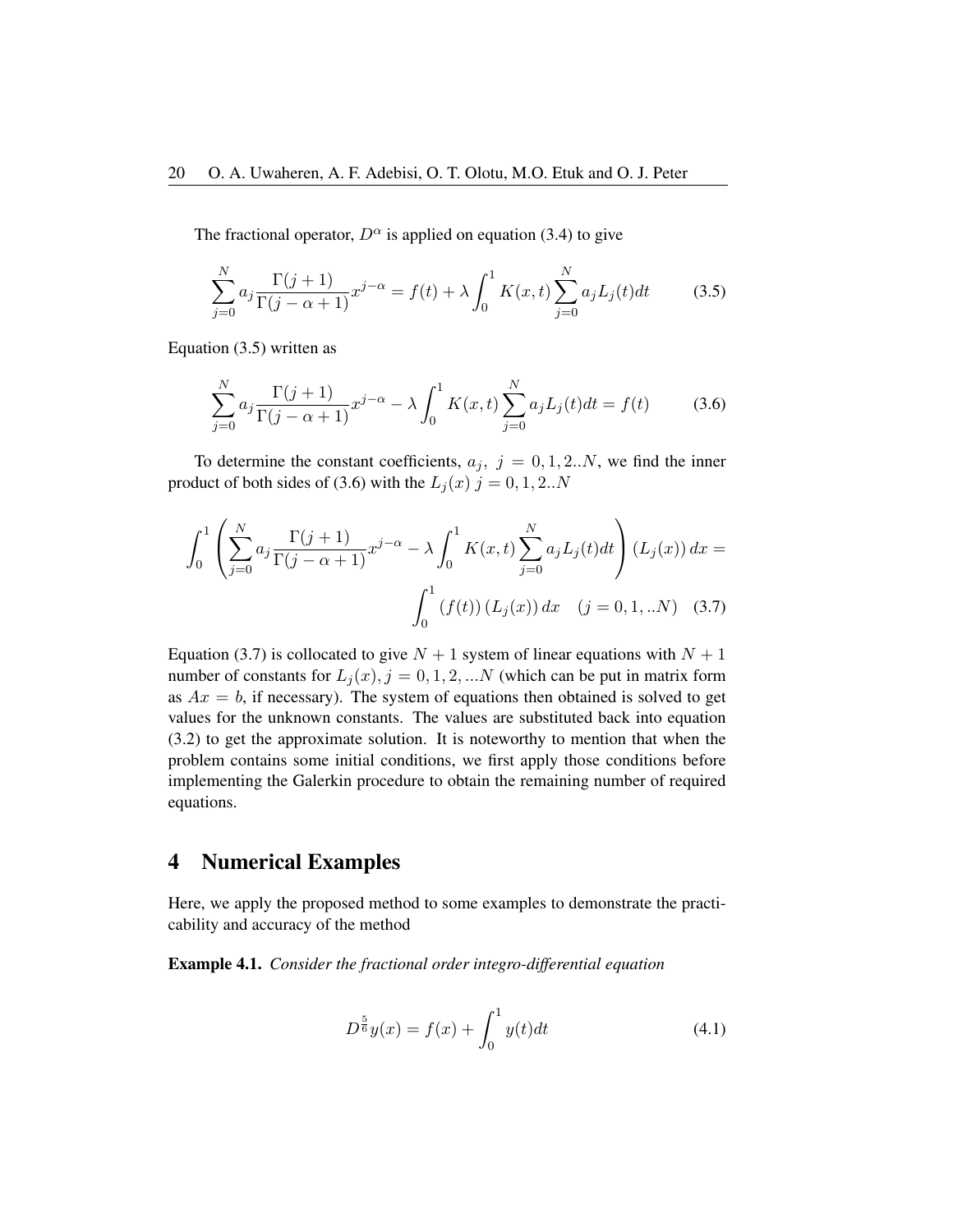where

$$
f(x) = -\frac{3}{91} \frac{\Gamma(\frac{5}{6})(-91+216x^2)x^6}{\pi} + (5-2e)x
$$

Subject to the condition  $y(0) = 0$  and the exact solution is  $y_N(x) = x - x^3$ Solving equation (4.1) using the assumed solution as defined in equation (3.2) for  $N = 3$ , and 4, we get the approximate solutions:

$$
y_3(x) = 7.850 \times 10^{-8} + .9999992398x + 0.1688e^{-5}x^2 - 1.000001030x^3
$$
  

$$
y_4(x) = 1.070104270 \times 10^{-7} + 0.9999983275x + 0.6250e^{-5}x^2
$$
  

$$
- 1.000008329x^3 + 0.3649334660e^{-5}x^4
$$

Example 4.2. *Consider the fractional order integro-differential equation*

$$
D^{\frac{5}{3}}y(x) = f(x) + \int_0^1 (xt + x^2t^2)y(t)dt
$$
 (4.2)

where

$$
f(x) = 3\sqrt{3} \frac{\Gamma(\frac{2}{3})x^{\frac{1}{3}}}{\pi} - \frac{x^2}{5} - \frac{x}{4}
$$

Subject to the condition  $y(0) = 0$  and the exact solution is  $y_N(x) = x^2 - x$ Solving equation (4.2) for  $N = 3$ , and 4, we get the approximate solutions:

$$
y_3(x) = 7.697460619 \times 10^{-9} + 5.62 \times 10^{-8} x + 0.9999999775 x^2
$$

$$
+ 1.288126019 \times 10^{-8} x^3
$$

$$
y_4(x) = -3.726978372 \times 10^{-8} x^4 - 1.313321962 \times 10^{-7} x^3
$$

$$
+ 1.000000300x^{2} - 6.842 \times 10^{-7}x - 5.69 \times 10^{-8}
$$

Example 4.3. *Consider the fractional order integro-differential equation*

$$
D^{\frac{1}{2}}y(x) = f(x) - \int_0^1 xty(t)dt
$$
\n(4.3)

where

$$
f(x) = \frac{\frac{8x^{\frac{3}{2}}}{3} - 2x^{\frac{1}{2}}}{\sqrt{\pi}} + \frac{x}{12}
$$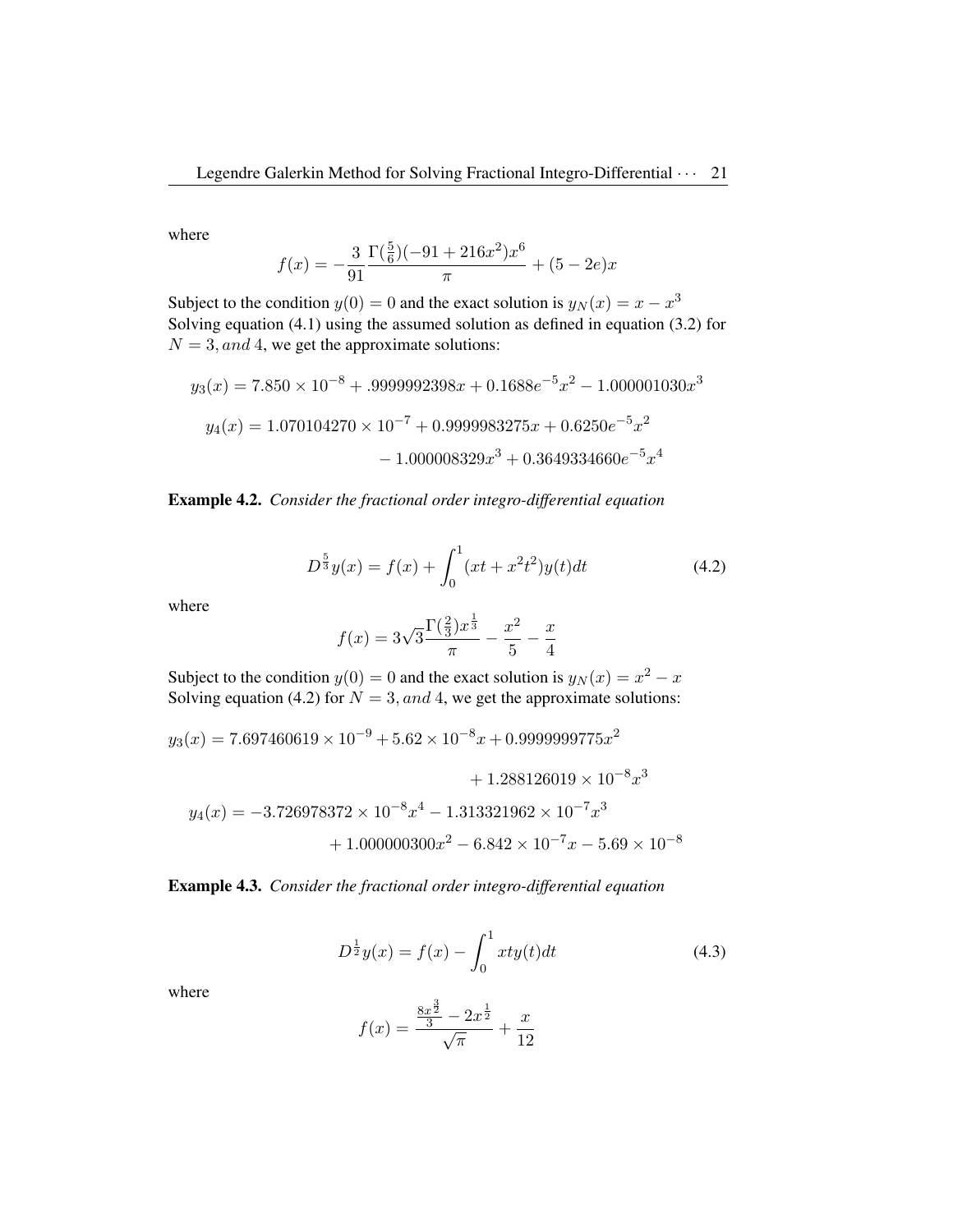Subject to the condition  $y(0) = 0$  and the exact solution is  $y_N(x) = x^2 - x$ Solving equation (4.3) for  $N = 2$ , and 3, we get the approximate solutions:

 $y_2(x) = 1. \times 10^{-10} - 1.000000000x + 1.000000000x^2$ 

 $y_3(x) = 9.684484625 \times 10^{-11} - 1.000000000x + 0.999999998x^2$ 

 $+1.009649201 \times 10^{-10} x^3$ 

| X   | Exact     | $N = 3$ (Appx) | Error        | $N = 4$ (Appx) | Error        |
|-----|-----------|----------------|--------------|----------------|--------------|
| 0.0 | 0.0000000 | 0.0000001      | 7.8500e-08   | 0.0000001      | 1.0701e-07   |
| 0.1 | 0.0990000 | 0.0990000      | 1.8330e-08   | 0.0990000      | 5.7036e-09   |
| 0.2 | 0.1920000 | 0.1920000      | 1.4260e-08   | 0.1920000      | 3.8283e-08   |
| 0.3 | 0.2730000 | 0.2730000      | 2.5450e-08   | 0.2730000      | 2.7563e-08   |
| 0.4 | 0.3360000 | 0.3360000      | 2.1420e-08   | 0.3360000      | $1.6226e-09$ |
| 0.5 | 0.3750000 | 0.3750000      | 8.3500e-09   | 0.3750000      | $2.0219e-08$ |
| 0.6 | 0.3840000 | 0.3840000      | 7.5800e-09   | 0.3840000      | 2.7400e-08   |
| 0.7 | 0.3570000 | 0.3570000      | $2.0190e-08$ | 0.3570000      | 1.8119e-08   |
| 0.8 | 0.2880000 | 0.2880000      | 2.3300e-08   | 0.2880000      | $6.7010e-10$ |
| 0.9 | 0.1710000 | 0.1710000      | 1.0730e-08   | 0.1710000      | 1.3252e-08   |
| 1.0 | 0.0000000 | 0.0000000      | 2.3700e-08   | 0.0000000      | 4.8451e-09   |

Table 1: Error of Results for Example 1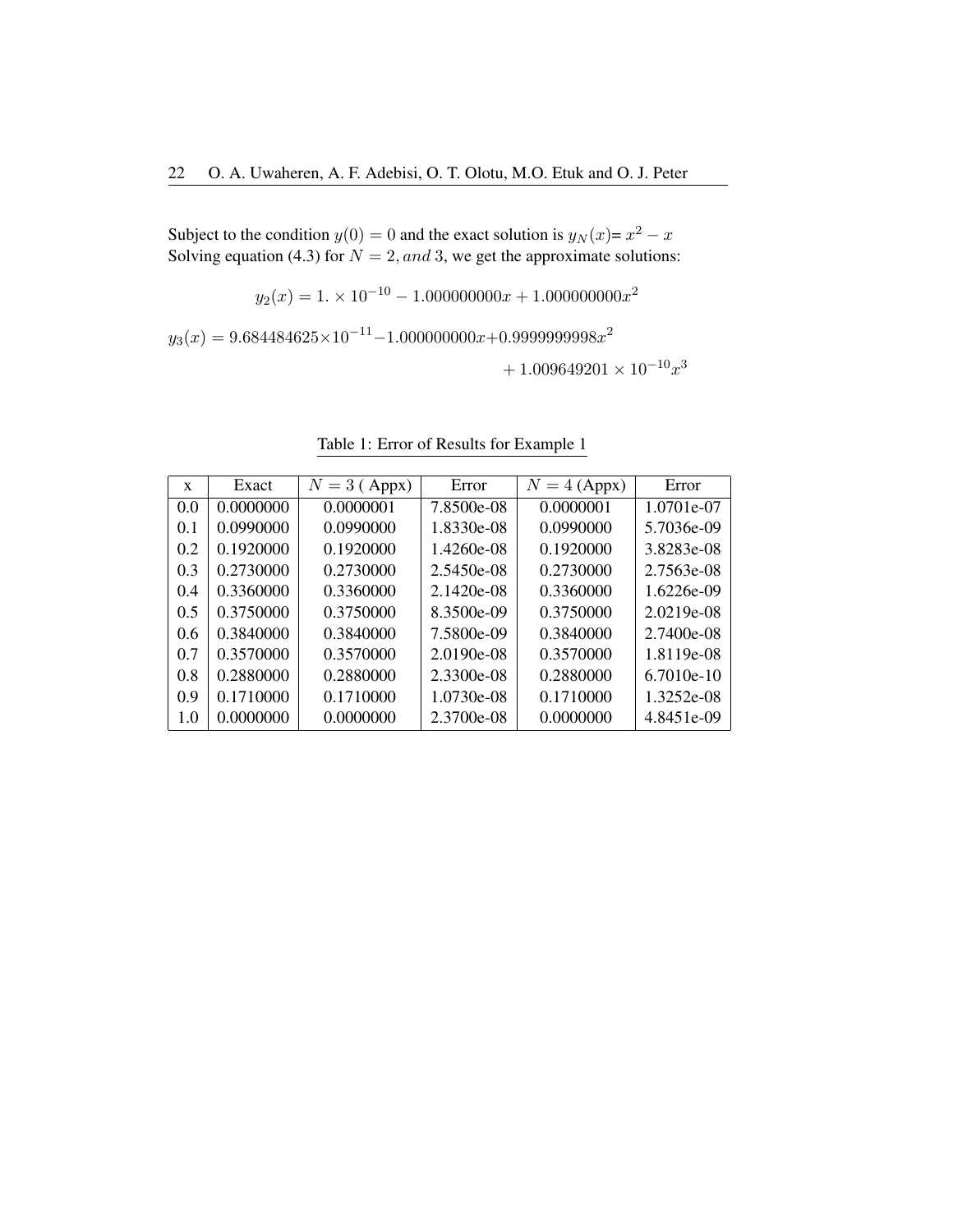| $\mathbf x$   | Exact        | $N = 3$ (Appx) | Error      | $N = 4$ (Appx) | Error      |
|---------------|--------------|----------------|------------|----------------|------------|
| 0.0           | 0.0000000000 | 0.0000000077   | 7.6975e-09 | 0.0000000569   | 5.6900e-08 |
| 0.1           | 0.0100000000 | 0.0100000131   | 1.3105e-08 | 0.0099998775   | 1.2246e-07 |
| 0.2           | 0.0400000000 | 0.0400000181   | 1.8141e-08 | 0.0399998172   | 1.8285e-07 |
| 0.3           | 0.0900000000 | 0.0900000229   | 2.2880e-08 | 0.0899997610   | 2.3901e-07 |
| 0.4           | 0.1600000000 | 0.1600000274   | 2.7402e-08 | 0.1599997080   | 2.9194e-07 |
| 0.5           | 0.2500000000 | 0.2500000318   | 3.1783e-08 | 0.2499996573   | 3.4275e-07 |
| $0.6^{\circ}$ | 0.3600000000 | 0.3600000361   | 3.6100e-08 | 0.3599996074   | 3.9262e-07 |
| 0.7           | 0.4900000000 | 0.4900000404   | 4.0431e-08 | 0.4899995572   | 4.4284e-07 |
| 0.8           | 0.6400000000 | 0.6400000449   | 4.4853e-08 | 0.6399995052   | 4.9477e-07 |
| 0.9           | 0.8100000000 | 0.8100000495   | 4.9443e-08 | 0.8099994501   | 5.4987e-07 |
| 1.0           | 1.0000000000 | 1.0000000540   | 5.4279e-08 | 0.9999993899   | 6.0970e-07 |

Table 2: Error of Results for Example 2

Table 3: Error of Results for Example 3

| $\mathbf x$   | Exact        | $N = 2$ (Appx) | Error      | $N = 3$ (Appx) | Error        |
|---------------|--------------|----------------|------------|----------------|--------------|
| 0.0           | 0.0000000    | 0.0000000      | 1.0000e-10 | 0.0000000      | 9.6845e-11   |
| 0.1           | $-0.0900000$ | $-0.0900000$   | 1.0000e-10 | 0.0899999      | 9.4946e-11   |
| 0.2           | $-0.1600000$ | $-0.1600000$   | 1.0000e-10 | 0.1599999      | 8.9653e-11   |
| 0.3           | $-0.2100000$ | $-0.2100000$   | 1.0000e-10 | 0.2099999      | 8.1571e-11   |
| 0.4           | $-0.2400000$ | $-0.2400000$   | 1.0000e-10 | 0.2399999      | 7.1307e-11   |
| 0.5           | $-0.2500000$ | $-0.2500000$   | 1.0000e-10 | 0.2499999      | 5.9465e-11   |
| $0.6^{\circ}$ | $-0.2400000$ | $-0.2400000$   | 1.0000e-10 | 0.2400000      | $4.6653e-11$ |
| 0.7           | $-0.2100000$ | $-0.2100000$   | 1.0000e-10 | 0.2100000      | 3.3476e-11   |
| 0.8           | $-0.1600000$ | $-0.1600000$   | 1.0000e-10 | 0.1599999      | 2.0539e-11   |
| 0.9           | $-0.0900000$ | $-0.0900000$   | 1.0000e-10 | 0.0900000      | 8.4483e-12   |
| 1.0           | 0.0000000    | 0.0000000      | 1.0000e-10 | 0.0000000      | 2.1902e-12   |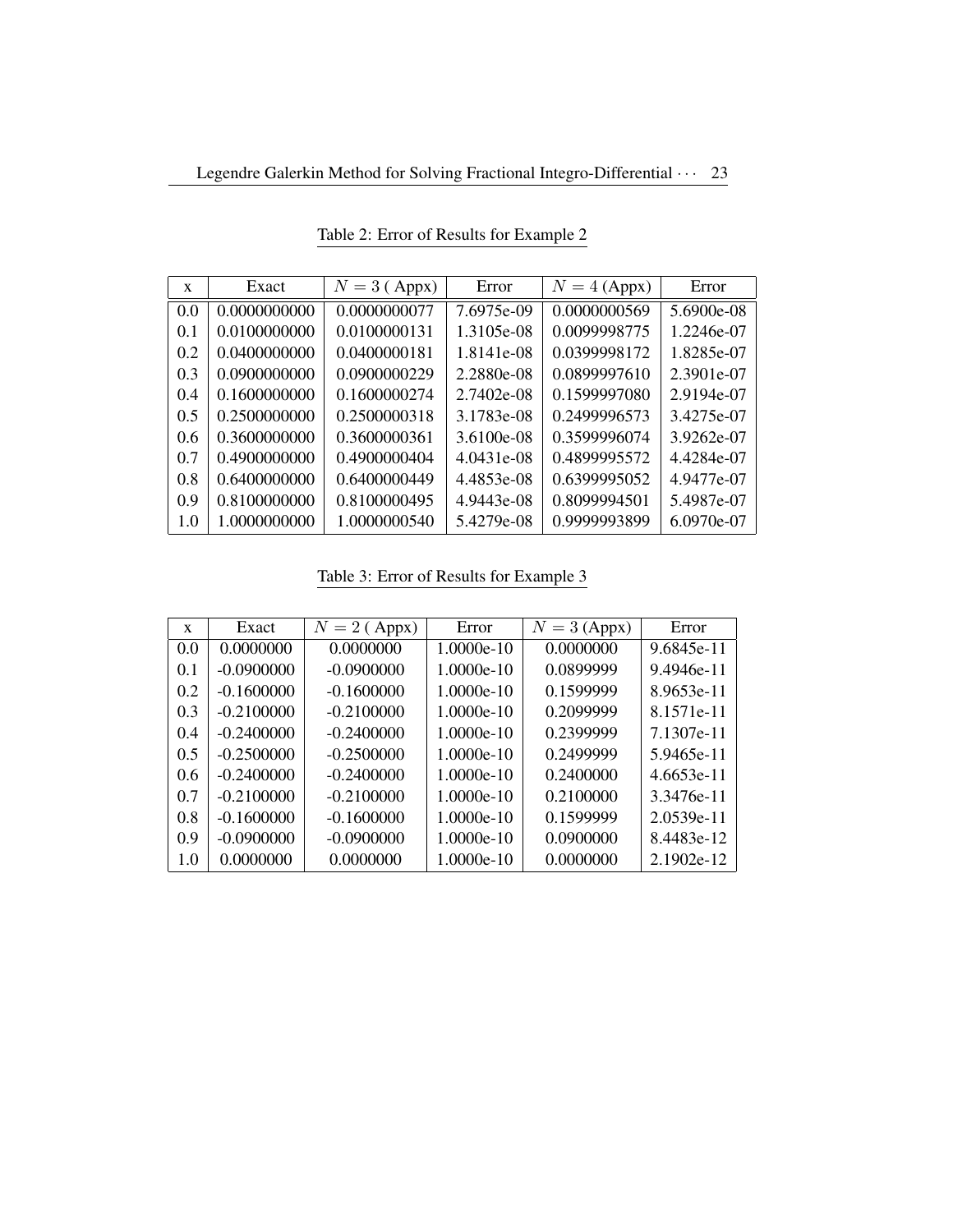

Figure 1: Graphical Representation of Error in Table 1



Figure 2: Graphical Representation of Error in Table 2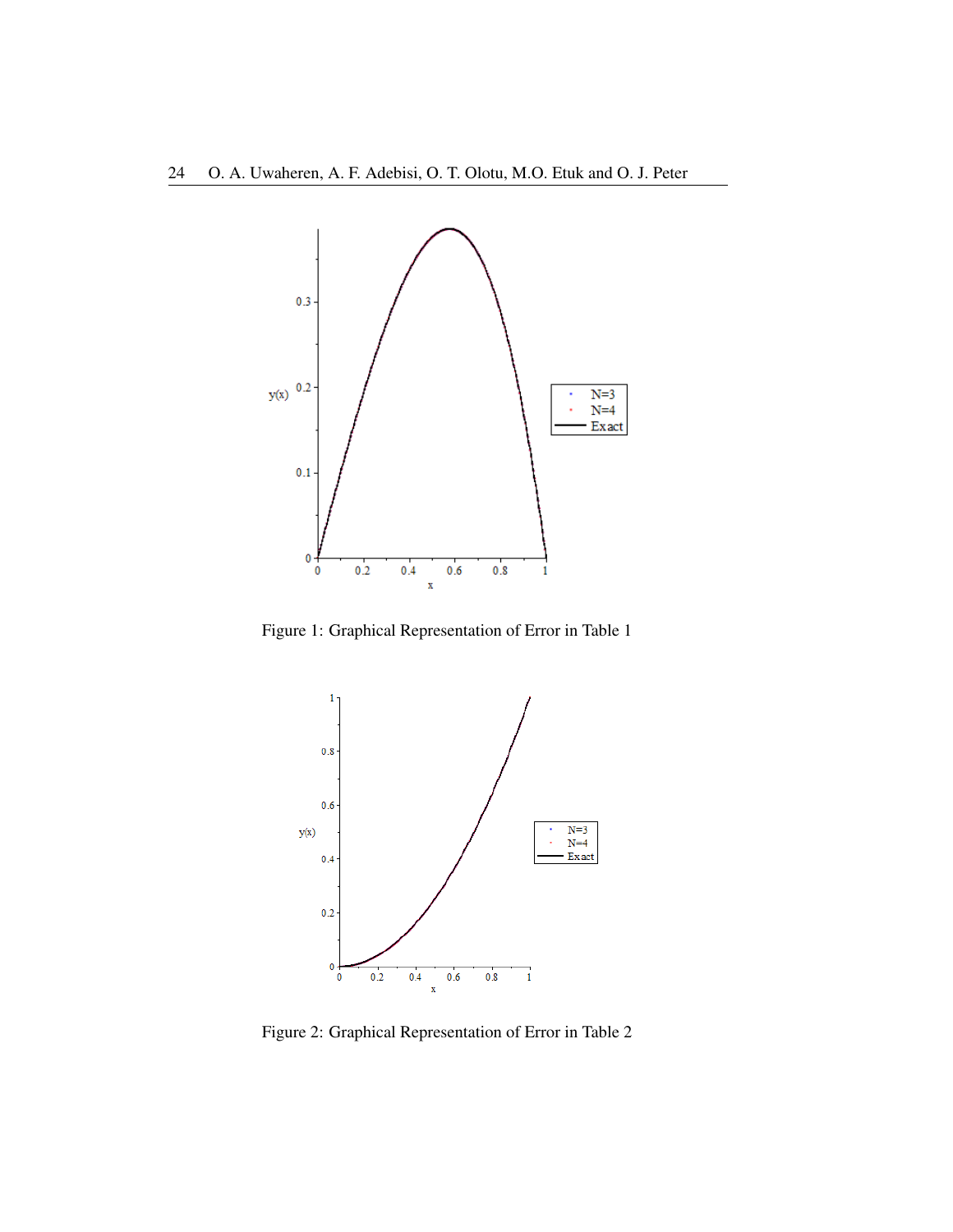

Figure 3: Graphical Representation of Error in Table 3

# 5 Conclusion

In this paper, the Legendre Galerkin Method was presented and used to solve fractional order integro-differential equations of Fredholm type successfully. The method was demonstrated on three examples and the results on each of the examples converged to the exact solution at lower values of N. The results are presented in Tables 1, 2, 3 and Figures 1, 2, 3 respectively.

#### Acknowledgment:

The authors are greatly indebted to the referee(s) for their helpful suggestions and comments.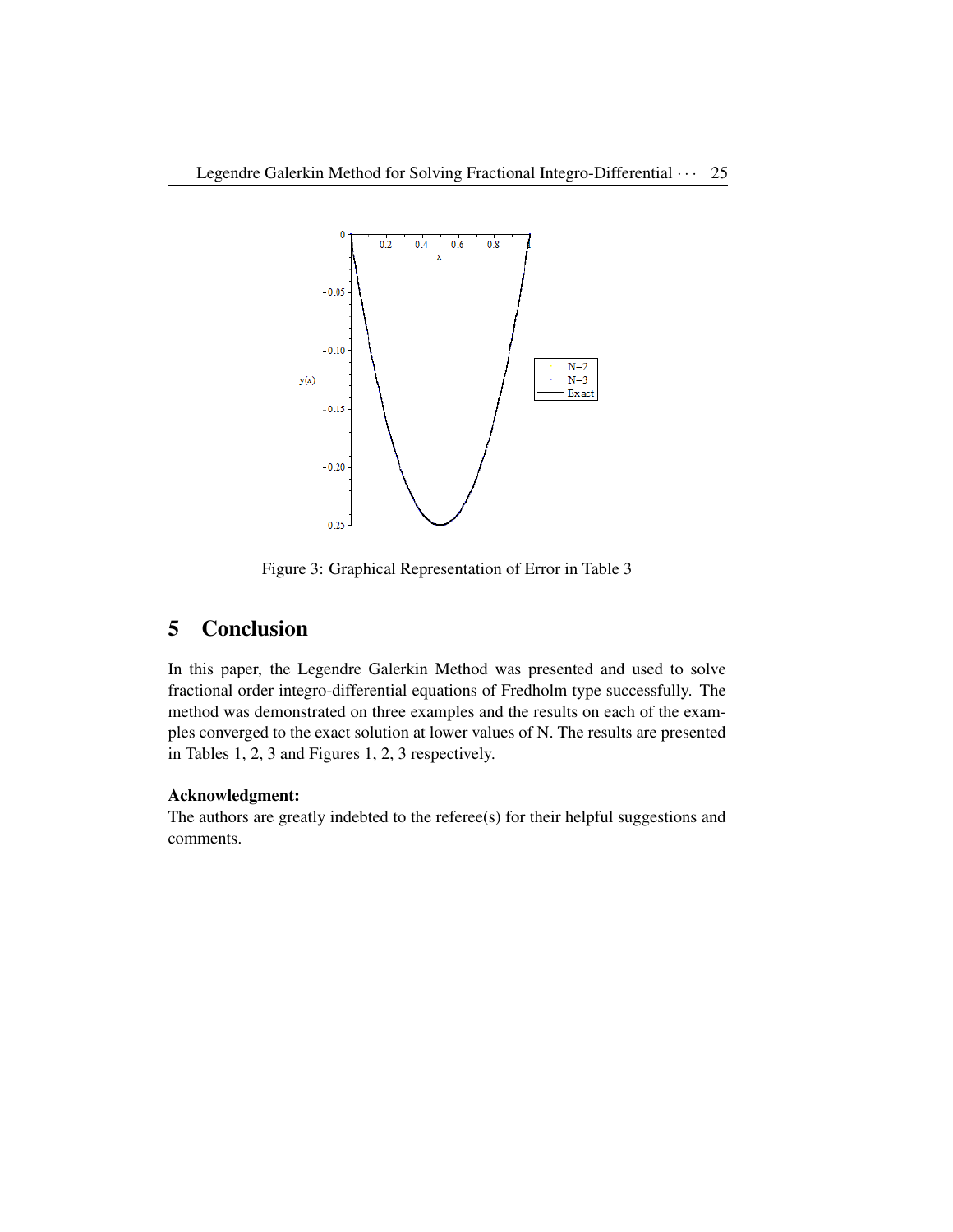#### References

- [1] O. J. Peter, A. S. Shaikh, M. O. Ibrahim, K. S. Nisar, D. Baleanu, I. Khan and A. I. Abioye, *Analysis and Dynamics of Fractional Order Mathematical Model of COVID-19 in Nigeria Using Atangana-Baleanu Operator*, Computers, Materials and Continua. 6(2) (2021), 31-42.
- [2] O. J. Peter, A. Yusuf, K. Oshinubi, P. A. Oguntolu, A. A. Ibrahim, A. I. Abioye and T. A. Ayoola *Fractional Order of Pneumococcal Pneumonia Infection Model with Caputo Fabrizio Operator*, Results in Physics. 29 (2021) 104581. https://doi.org/10.1016/j.rinp.2021.104581.
- [3] T. Oyedepo, O. A. Uwaheren, E. P. Okperhie and O. J. Peter, *Solution of Fractional Integro-Differential Equation Using Modified Homotopy Perturbation Technique and Constructed Orthogonal Polynomials as Basis Functions*, Journal of Science Technology and Education, 7(3) (2019), 157-164.
- [4] O. J. Peter *Transmission Dynamics of Fractional Order Brucellosis Model Using Caputo–Fabrizio Operator*, International Journal of Differential Equations, Volume 2020, 1-11. Article ID 2791380, https://doi.org/10.1155/2020/2791380.
- [5] O. J. Peter, and M. O. Ibrahim *Application of Variational Iteration Method in Solving Typhoid Fever Model*, "2019 Big Data. Knowledge and Control Systems Engineering(BdKCSE), Sofia, Bulgaria, 2019. 1-5, doi:10.1109/BdKCSE48644.2019.9010598.
- [6] S. S. Sastry, *Introductory Methods of Numerical Analysis. fourth edition*, PHI Learning Private Limited, New Delhi-110001 (2010).
- [7] J. Biazar and F. Salehi, *Chebyshev Galerkin Method for integro-differential equations of the second kind*, Iranian Journal of Numerical Analysis and Optimization, 6(1) (2016), 31-42.
- [8] P. Mckhtary, *Discrete Galerkin Method for fractional integro-differential equations*, Acta Mathematica Scientia, English Series 36, (2) (2016), 560-578. http://doi.org/10.1016/s0252-9602(16)30021-2.
- [9] D. Sh. Mohammed, *Numerical solutions of fractional integro differential equations by least square method and shifted Chebyshev polynomials*, Journal of Mathematical problems in Engineering, Hindawi publishing cooperation, ID431965 4, (2014), 1-5.